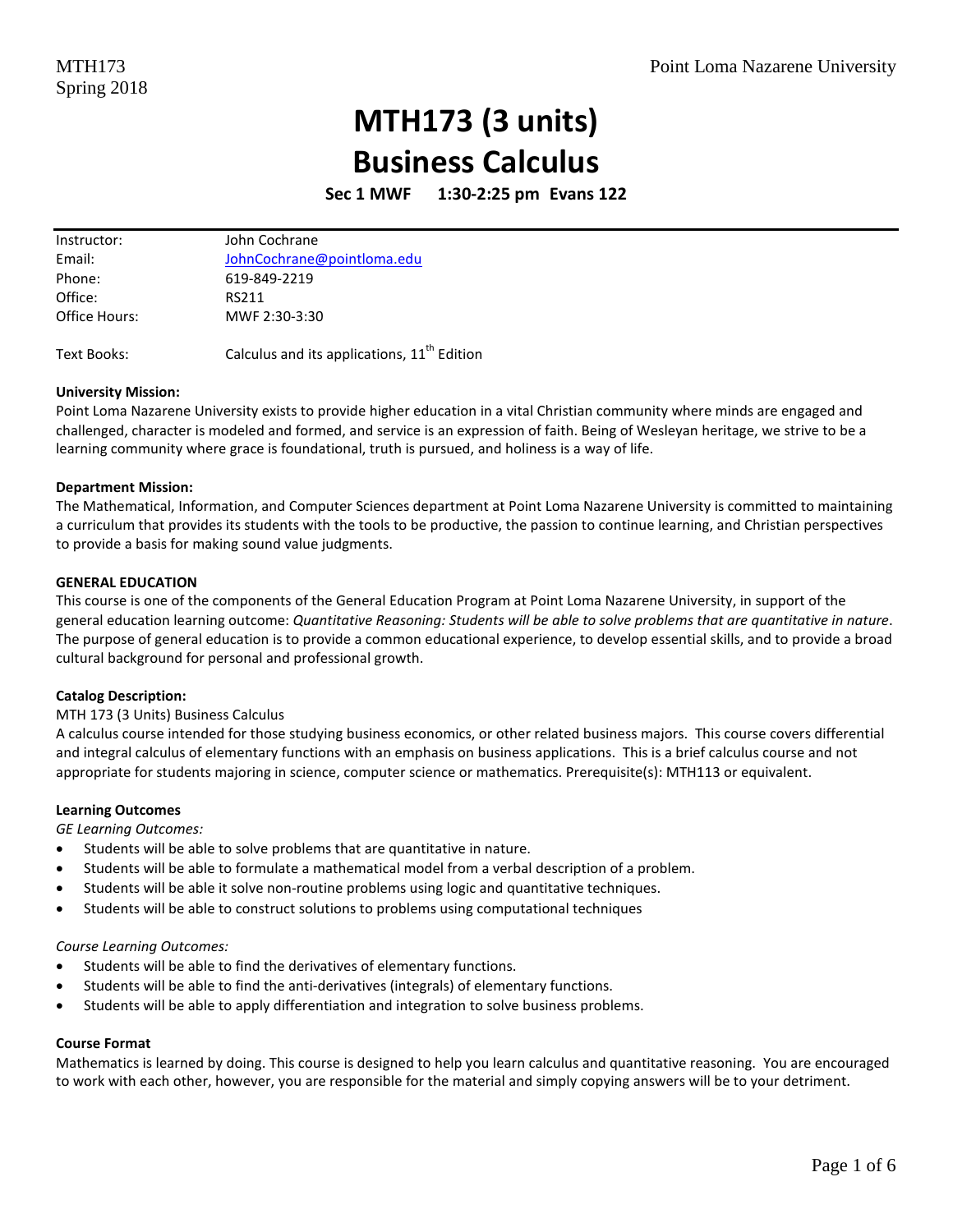# Spring 2018 **TOPICS TO BE COVERED**

- Differentiation of elementary functions.
- Integration of elementary functions.
- Marginal analysis.
- Optimization.
- Price, demand and revenue.
- Elasticity of demand.
- Consumer and producer surplus.
- Revenue, cost, and profit.

#### **Homework:**

Homework will be assigned most days in class and will always be due the next class period. A complete list of problems is at the end of this document. No late work will be accepted; however the lowest two homework scores will be dropped when computing your final grades.

### **Examinations and the Final Examination:**

There will be two Mid-Semester Examinations and a comprehensive Final Examination on **Monday April 30 1:30-4:00 PM**. Both Mid-Semester Examinations and the Final Examination will include problems and questions over material assigned in the text, readings and handouts, as well as material presented in class. The examination schedule is included in the daily schedule. The instructor will not accept excuses such as poor communication with parents, benefactors, surf team sponsors and/or travel agents. No examination shall be missed without a well-documented emergency beyond your control. A missed examination without the proper documentation will receive a zero.

#### **Grade Components:**

| <b>Grade Component</b>       | Percent |
|------------------------------|---------|
| Two Examinations at 25% each | 50      |
| Final Exam                   | 30      |
| Written Homework             | 20      |
| Total                        | 100     |

#### **Grading Scale:**

Final grades will be computed using the weighting above. Approximate minimal percentages required to obtain a given grade are:

| Grading Scale in percentages | A | В                                                                                   |  |
|------------------------------|---|-------------------------------------------------------------------------------------|--|
|                              |   | $\ $ (87.5, 90.0) $\ $ (77.5, 80.0) $\ $ (67.5, 70.0)                               |  |
|                              |   | $\mid$ [92.5, 100] $\mid$ [82.5, 87.5] $\mid$ [72.5, 77.5] $\mid$ [62.5, 67.5]      |  |
|                              |   | $\vert$ [90.0, 92.5) $\vert$ [80.0, 82.5) $\vert$ [70.0, 72.5) $\vert$ [60.0, 62.5) |  |

#### **Attendance:**

Attendance is expected at each class session. In the event of an absence you are responsible for the material covered in class and the assignments given that day.

Regular and punctual attendance at all classes is considered essential to optimum academic achievement. If the student is absent from more than 10 percent of class meetings, the faculty member can file a written report which may result in de-enrollment. If the absences exceed 20 percent, the student may be de-enrolled without notice until the university drop date or, after that date, receive the appropriate grade for their work and participation. See [Attendance Policy](https://catalog.pointloma.edu/content.php?catoid=28&navoid=1761#Class_Attendance) in the in the Undergraduate Academic Catalog.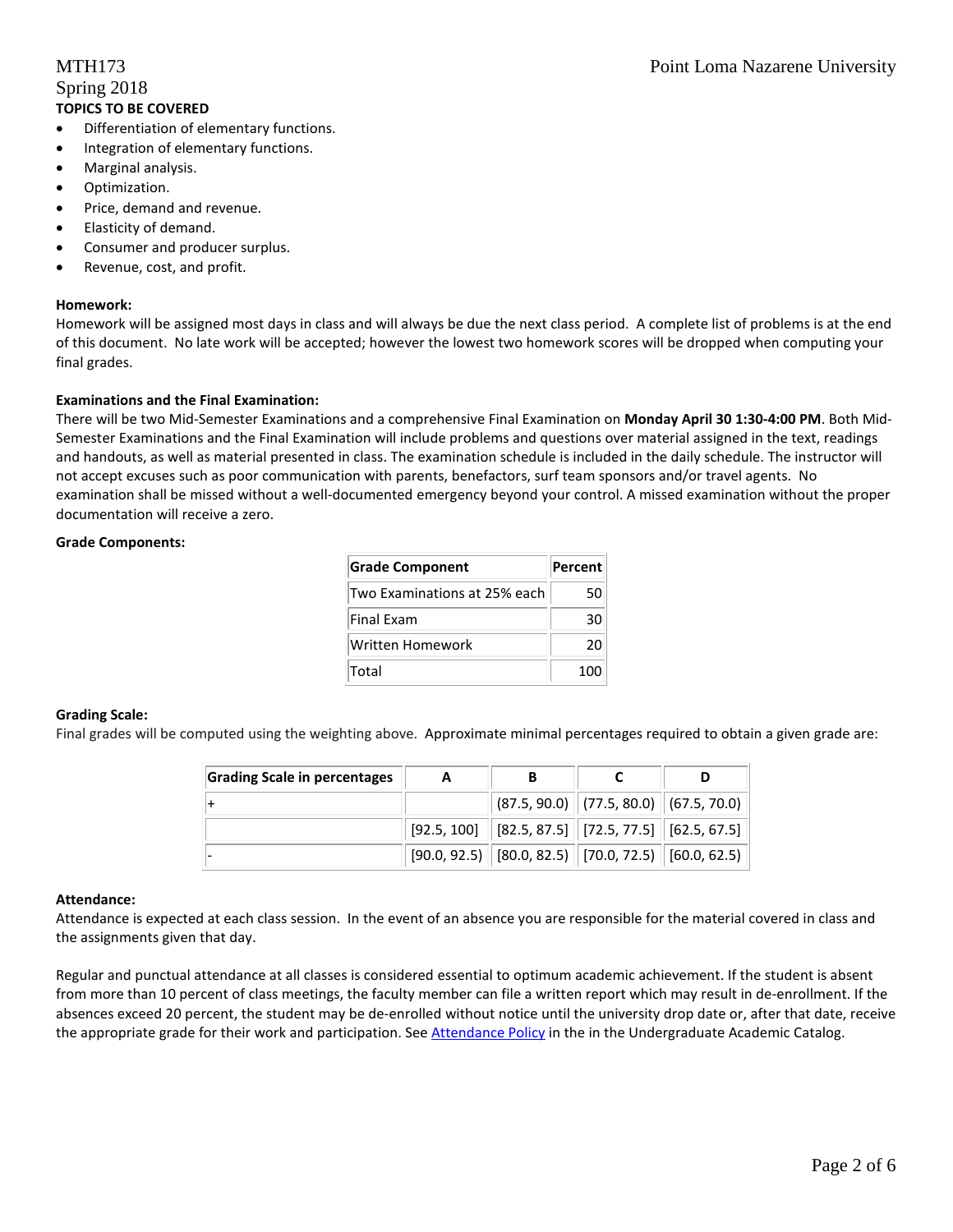# Spring 2018 **Class Enrollment:**

It is the student's responsibility to maintain his/her class schedule. Should the need arise to drop this course (personal emergencies, poor performance, etc.), the student has the responsibility to follow through (provided the drop date meets the stated calendar deadline established by the university), not the instructor. Simply ceasing to attend this course or failing to follow through to arrange for a change of registration (drop/add) may easily result in a grade of F on the official transcript.

# **Academic Accommodations:**

If you have a diagnosed disability, please contact PLNU's Disability Resource Center (DRC) within the first two weeks of class to demonstrate need and to register for accommodation by phone at 619-849-2486 or by e-mail a[t DRC@pointloma.edu.](mailto:DRC@pointloma.edu) See [Disability](http://www.pointloma.edu/experience/offices/administrative-offices/academic-advising-office/disability-resource-center)  [Resource Center](http://www.pointloma.edu/experience/offices/administrative-offices/academic-advising-office/disability-resource-center) for additional information. For more details see the PLNU catalog under [Academic Accommodations.](https://catalog.pointloma.edu/content.php?catoid=28&navoid=1761#Academic_Accommodations) Students with learning disabilities who may need accommodations should discuss options with the instructor during the first two weeks of class.

Students with learning disabilities who may need accommodations should discuss options with the instructor during the first two weeks of class.

# **Academic Honesty:**

Students should demonstrate academic honesty by doing original work and by giving appropriate credit to the ideas of others. Academic dishonesty is the act of presenting information, ideas, and/or concepts as one's own when in reality they are the results of another person's creativity and effort. A faculty member who believes a situation involving academic dishonesty has been detected may assign a failing grade for that assignment or examination, or, depending on the seriousness of the offense, for the course. Faculty should follow and students may appeal using the procedure in the university Catalog. Se[e the catalog](https://catalog.pointloma.edu/content.php?catoid=28&navoid=1761#Academic_Honesty) for definitions of kinds of academic dishonesty and for further policy information.

# **Copyright Protected Materials:**

Point Loma Nazarene University, as a non-profit educational institution, is entitled by law to use materials protected by the US Copyright Act for classroom education. Any use of those materials outside the class may violate the law.

# **Credit Hour:**

In the interest of providing sufficient time to accomplish the stated course learning outcomes, this class meets the PLNU credit hour policy for a 3-unit class delivered over 15 weeks. Specific details about how the class meets the credit hour requirements can be provided upon request.

# **Final Exam:**

# **1:30-4:00 PM on Monday April 30, 2018**

The final exam date and time is set by the university at the beginning of the semester and may not be changed by the instructor. This schedule can be found on the university website and in the course calendar. No requests for early examinations will be approved. Only in the case that a student is required to take three exams during the same day of finals week, is an instructor authorized to consider changing the exam date and time for that particular student.

# **The Final Exam is a Comprehensive Examination.**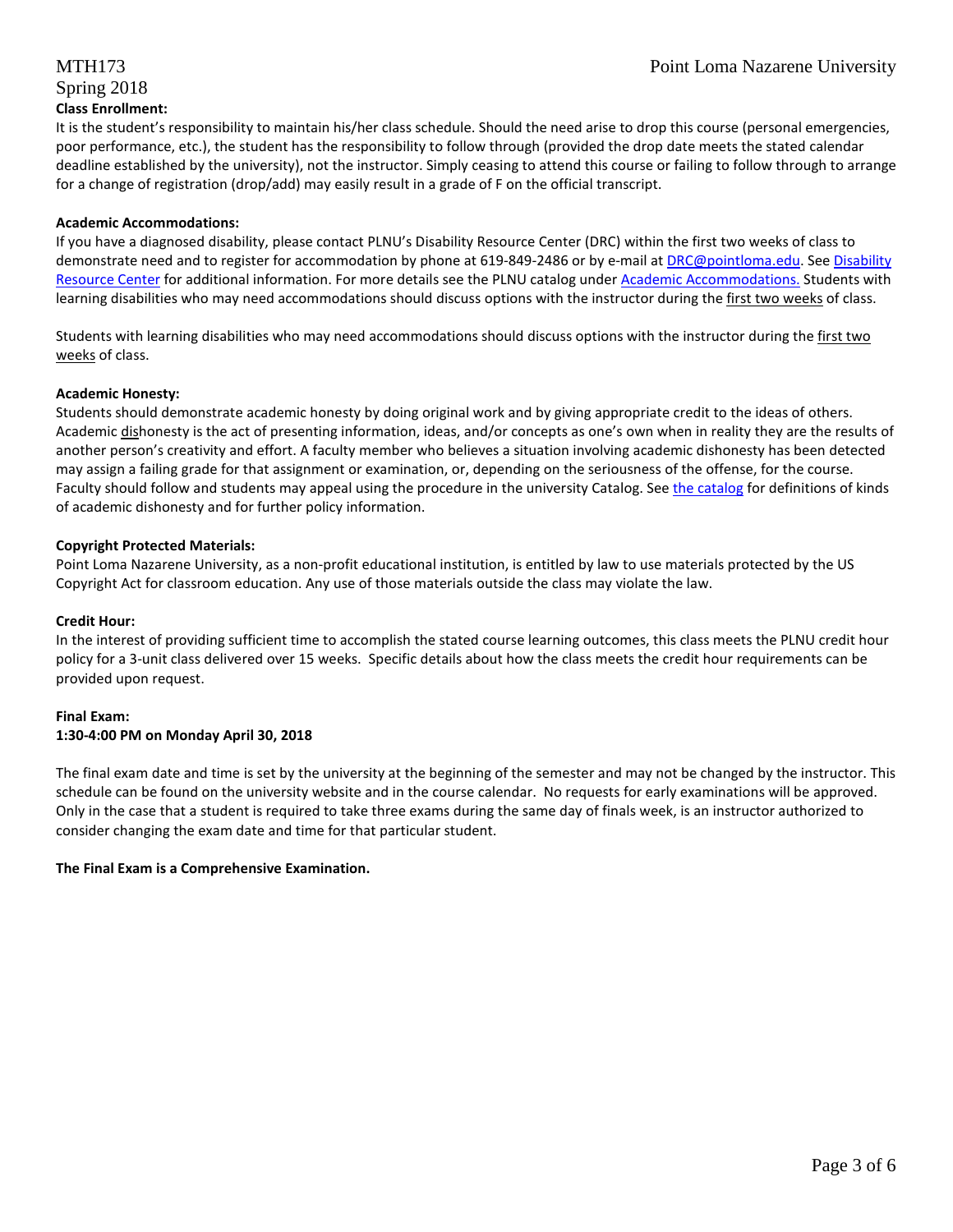# **Daily Schedule**

|              | <b>Monday</b>                  | Wednesday                              |                                   | Friday    |                                           |
|--------------|--------------------------------|----------------------------------------|-----------------------------------|-----------|-------------------------------------------|
| 1/9/2018     | (Tues.) Rev. of<br>Precalc.    | 1/10/2018                              | <b>Review of Precalculus</b>      | 1/12/2018 | <b>Review of Precalculus</b>              |
|              | R.1, R.2                       |                                        | R.3, R.4                          |           | R.5, R.6                                  |
| 1/15/2018    |                                | 1/17/2018                              | 1.1                               | 1/19/2018 | 1.2                                       |
|              | <b>MLK Day (No Classes)</b>    | Limits: numerically and graphically    |                                   |           | Algebraic limits and continuity           |
| 1/22/2018    | 1.3                            | 1/24/2018                              | 1.4                               | 1/26/2018 | 1.5                                       |
|              | Average rates of change        |                                        | Differentiation using limits      |           | The power, sum-difference rules           |
| 1/29/2018    | 1.6                            | 1/31/2018                              | 1.7                               | 2/2/2018  | 1.7                                       |
|              | The product and quotient rules |                                        | The chain rule                    |           | The chain rule                            |
| 2/5/2018     | 2.1                            | 2/7/2018                               | 2.1                               | 2/9/2018  | 2.2                                       |
|              | First derivative: max and min  |                                        | First derivative: max and min     |           | Second derivative: max and min            |
| 2/12/2018    | 2.2                            | 2/14/2018                              | 2.4                               | 2/16/2018 | 2.5                                       |
|              | Second derivative: max and min |                                        | Derivatives: absolute max and min |           | Applications of Max/Min                   |
| 2/19/2018    | 2.6                            | 2/21/2018                              |                                   | 2/23/2018 |                                           |
|              | Marginals                      |                                        | <b>Review for Exam 1</b>          |           | Exam 1                                    |
| 2/26/2018    | 2.7                            | 2/28/2018                              | 2.8                               | 3/2/2018  |                                           |
|              | <b>Differentials</b>           |                                        | <b>Implicit Differentiation</b>   |           | <b>Extra Practice</b>                     |
| 3/5/2018     |                                | 3/7/2018                               |                                   | 3/9/2018  |                                           |
|              | <b>Spring Break</b>            |                                        | <b>Spring Break</b>               |           | <b>Spring Break</b>                       |
| 3/12/2018    | 3.1                            | 3/14/2018                              | 3.2                               | 3/16/2018 | 3.5                                       |
|              | <b>Exponential Functions</b>   | Logarithmic Functions                  |                                   | Annuities |                                           |
| 3/19/2018    | 3.6                            | 3/21/2018                              | 4.1                               | 3/23/2018 | 4.2                                       |
| Amortization |                                | Antidifferentiation                    |                                   |           | Antiderivatives as areas                  |
| 3/26/2018    | 4.3                            | 3/28/2018                              | 4.4                               | 3/30/2018 | 4.4                                       |
|              | Area and definite integrals    | Properties of definite integrals       |                                   |           | <b>Easter Break</b>                       |
| 4/2/2018     | 4.5                            | 4/4/2018                               |                                   | 4/6/2018  |                                           |
|              | <b>Easter Break</b>            | <b>Review for Exam 2</b>               |                                   |           | Exam 2                                    |
| 4/9/2018     | 4.5                            | 4/11/2018                              | 4.5                               | 4/13/2018 | 4.5                                       |
|              | Integration by substitution    |                                        | Integration by substitution       |           | Integration by substitution               |
| 4/16/2018    | 4.6                            | 4/18/2018                              | 4.6                               | 4/20/2018 | 5.1                                       |
|              | Integration by parts           | Integration by parts                   |                                   |           | Consumer-producer surplus                 |
| 4/23/2018    | 5.1, 5.2                       | 4/25/2018                              | 5.2                               | 4/27/2018 | 5.2                                       |
|              | Consumer-producer surplus      | Integration growth and decay<br>models |                                   |           | Finish section + Review for Final<br>Exam |
| 4/30/2018    |                                | 5/2/2018                               |                                   | 5/4/2018  |                                           |
|              | Final 1:30-4:00 PM             |                                        |                                   |           |                                           |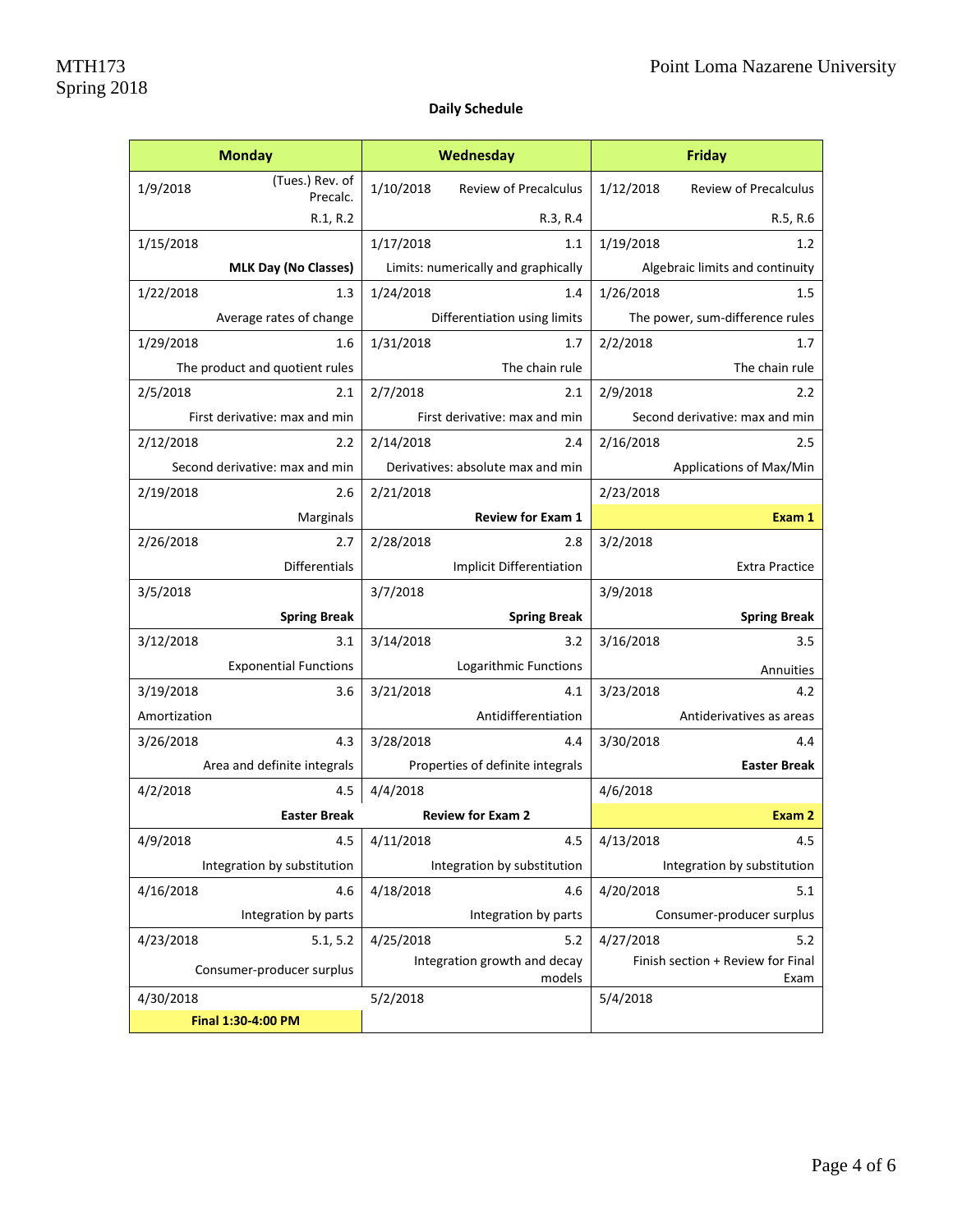### **Homework List**

| <b>Section</b> | Homework                                                                   |
|----------------|----------------------------------------------------------------------------|
| R.1            | 11, 15, 16, 33, 35, 36                                                     |
| R.2            | 23, 43, 59, 72                                                             |
| R.3            | 3, 4, 5, 11, 22, 27, 33, 36, 45, 57                                        |
| R.4            | 4, 15, 21, 41, 43, 62, 67                                                  |
| R.5            | 11, 13, 25, 30, 33, 45, 61, 83, 87, 91, 95                                 |
| 1.1            | 15, 18, 25, 26, 33, 34, 45, 63, 64                                         |
| 1.2            | 1-8, 10, 13, 17, 18, 20, 21, 31, 32, 38, 39, 47, 53                        |
| 1.3            | 3, 15, 18, 19, 23, 24, 25, 26, 27, 29, 30, 31, 32, 37, 38                  |
| 1.4            | 1, 3, 10, 15, 20, 25, 26, 49                                               |
| 1.5            | 13, 20, 27, 30, 35, 45, 46, 53, 54, 59, 73, 94, 99, 100                    |
| 1.6            | 9, 10, 37, 40, 49, 53, 56, 59, 61                                          |
| 1.7            | 7, 8, 9, 25, 37, 61, 65, 66, 71, 72, 73, 75, 76                            |
| 2.1            | 4, 5, 11, 12, 17, 29, 71, 72, 79, 80, 85, 86, 87, 93, 96                   |
| 2.2            | 6, 7, 12, 13, 17, 48, 49, 54, 55, 63, 64                                   |
| 2.4            | 4, 5, 19, 20, 52, 53, 57, 62, 97, 102, 103, 104, 117                       |
| 2.5            | 29, 30, 32, 33, 34, 39, 42, 43, 45, 47                                     |
| 2.6            | 4, 5, 6, 17, 18, 19                                                        |
| 2.7            | 4, 5, 6, 7, 11, 12, 13, 14                                                 |
| 2.8            | 8, 9, 12, 19, 22, 26, 27, 29, 34, 35, 37                                   |
| 3.1            | 4, 5, 29, 30, 31, 34, 44, 45, 53, 58, 59, 81, 84, 85, 86, 87, 89           |
| 3.2            | 3,4,9,12,25,28,49,52,55,57,58,61,63,67,71,77,91,95                         |
| 3.5            | 3, 4, 7, 9, 11, 12, 13, 14, 23, 24, 29, 30                                 |
| 3.6            | TBD                                                                        |
| 4.1            | 5, 6, 11, 12, 15, 16, 28, 35, 39, 40, 51, 56, 57, 59, 60, 62, 63, 65, 66   |
| 4.2            | 1, 4, 13, 14, 17, 18, 22, 23, 25                                           |
| 4.3            | 5, 6, 8, 9, 11, 12, 15, 16, 19, 22, 33, 34, 35, 36, 47, 49, 50, 59, 62, 63 |
| 4.4            | 1, 4, 5, 8, 10, 11, 13, 14, 45, 46, 47,                                    |
| 4.5            | 1, 2, 7, 9, 15, 29, 31, 32, 40, 43, 46, 59, 87, 88                         |
| 4.6            | 6, 7, 9, 11, 13, 16, 26, 27, 31, 33, 35, 38, 39, 40                        |
| 5.1            | 3, 10, 11, 15, 16                                                          |
| 5.2            | TBD                                                                        |